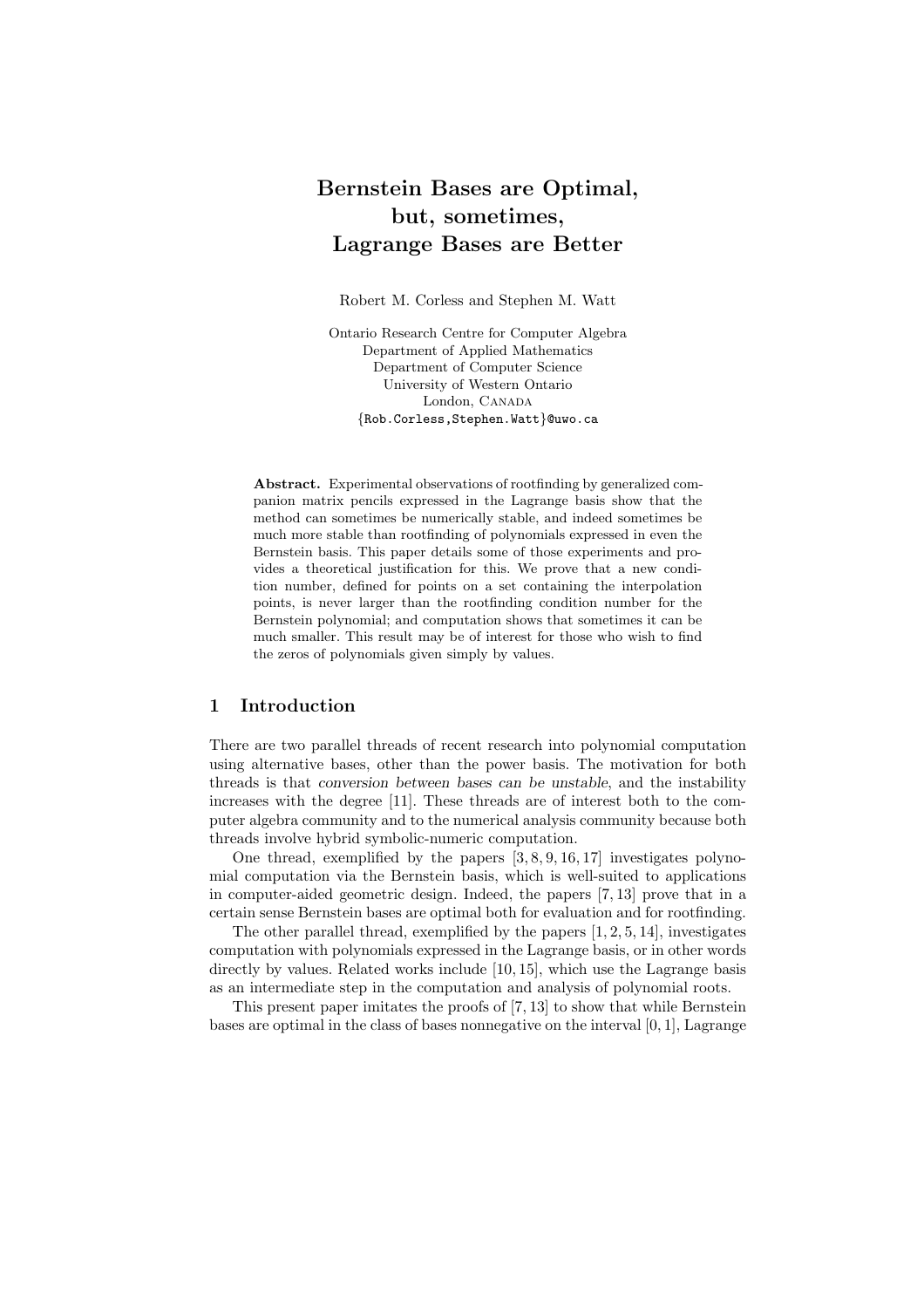bases can sometimes be better (even though they can be negative on the interval). The motivation for these proofs is given by the following examples, which show good numerical behaviour of algorithms for polynomials expressed by values.

We assume henceforth that all polynomials under consideration have only simple roots. In one example we see what can happen if that assumption is violated.

#### 1.1 Definitions

Following [5], the generalized companion matrix of the polynomial given by its values is defined below. If the values of the (matrix) polynomial at  $x = x_0$ ,  $x = x_1, \ldots$ , and  $x_n$  are (the matrices)  $P_0, P_1, \ldots$  and  $P_n$ , then the generalized companion matrix pencil is

$$
\mathbf{C_0} = \begin{bmatrix} x_0 I & \mathbf{P_0} \\ x_1 I & \mathbf{P_1} \\ \cdot & \cdot & \cdot \\ x_n I & \mathbf{P_n} \\ -\ell_0 I & -\ell_1 I & \cdot \cdot \cdot -\ell_n I & 0 \end{bmatrix}
$$
 (1)

where the  $\ell_k = 1/\prod$  $j \neq k$   $(x_k - x_j)$  are the (scalar) normalization factors of the Lagrange polynomials  $L_k(x) = \ell_k \prod_{j \neq k} (x - x_j)$ , and

$$
\mathbf{C_1} = \begin{bmatrix} I & & \\ & I & \\ & & \ddots & \\ & & & I \\ & & & & 0 \end{bmatrix}
$$
 (2)

where the blocks I are conformal with the square blocks  $P_k$ . In this paper we use only the scalar case: each matrix  $P_k$  is just  $1 \times 1$ . Then<sup>1</sup> det( $xC_1 - C_0$ ) = det  $\mathbf{P}(\mathbf{x}) = \det(L_0(x)\mathbf{P_0} + L_1(x)\mathbf{P_1} + \cdots + L_n(x)\mathbf{P_n})$ . Here, the determinant of a  $1 \times 1$  matrix is of course just the entry, and hereafter we will write  $p(x)$ instead of  $P(x)$ . Thus the eigenvalues of the pencil  $(C_0, C_1)$  are, aside from an extraneous double root at infinity, exactly the roots of  $p(x)$ . Notice that the Lagrange polynomial is not converted to monomial form (or indeed even formed explicitly, though the normalization factors are).

The conditioning of a problem measures sensitivity of the solution to changes in the problem data. This notion is extremely useful in applied mathematics and in numerical analysis, because it can also be used to estimate the sensitivity of the solution to changes in the problem formulation and, by virtue of backward error analysis, the sensitivity of the problem to numerical errors. There are hierarchies of condition numbers for several problems, and in [13] we find an analogue of the structured condition number of linear algebra (see [12] for an overview) defined

<sup>&</sup>lt;sup>1</sup> Note that [5] consistently had the wrong sign, writing instead det( $C_0 - xC_1$ ).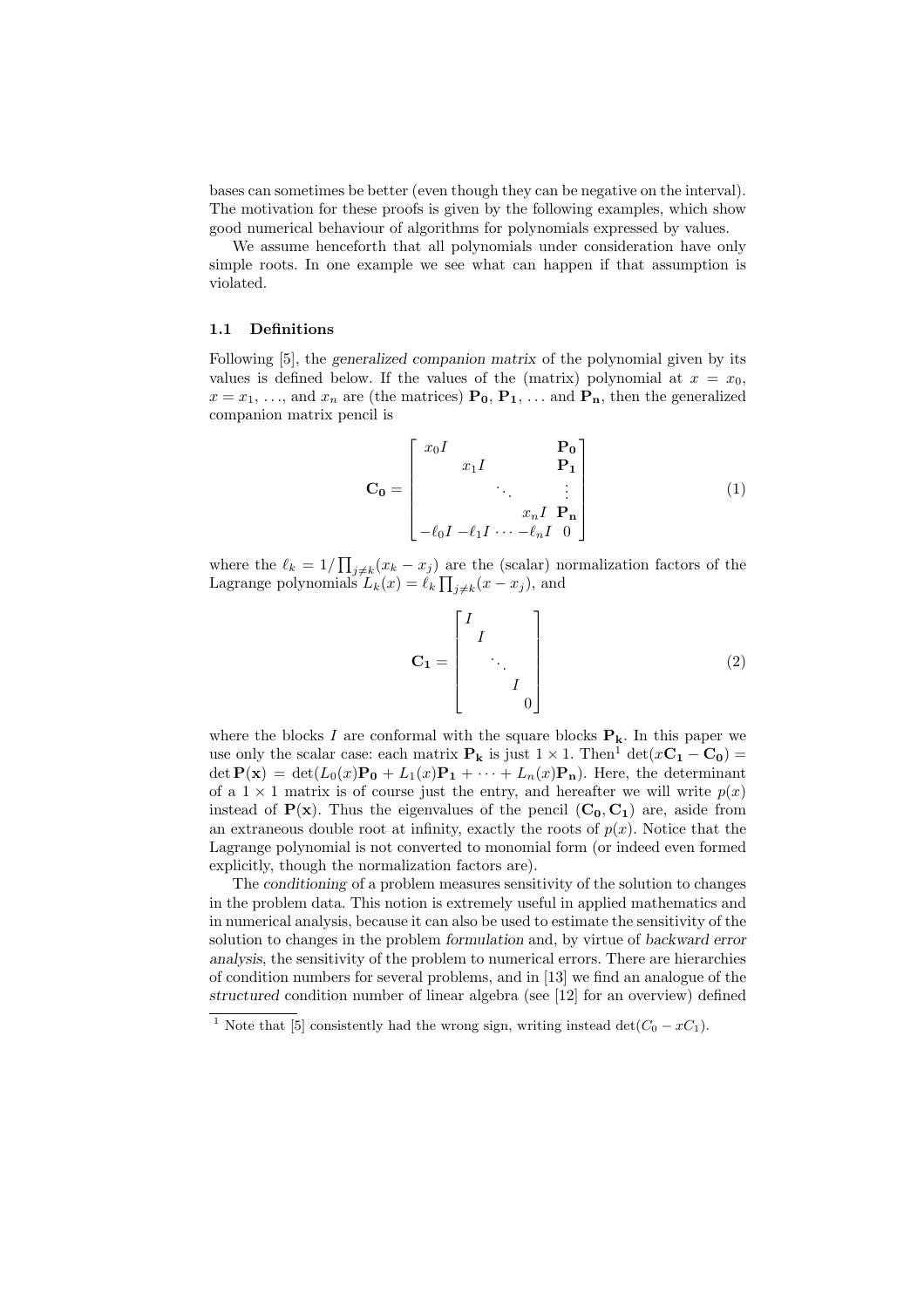and used for evaluation of polynomials; the paper [7] shows that dividing an evaluation condition number by  $|p'(r)|$  gives a rootfinding condition number. We summarize the analogues in the context of Lagrange bases, here.

Let U be a finite-dimensional vector space of functions defined on  $\Omega \in \mathbb{R}^s$ and let  $b = (b_0, b_1, \ldots, b_n)$  be a basis for U. Let  $T \in \Omega$  be a (possibly finite) set which we will use to characterize nonnegativity of the basis: both [7] and [13] take  $T = \Omega$  but we will occasionally take  $T \subset \Omega$  to be a set containing the interpolation points. We will also take  $s = 1$  in this paper. If  $f \in U$  has the interpolation points. We will also take  $s = 1$  in this paper. If  $f \in U$  has the expansion  $f(x) = \sum_{i=0}^{n} c_i b_i(x)$ , we consider the relatively perturbed function  $g = \sum_{i=0}^{n} (c_i + \delta_i c_i) b_i(x)$  and look at the differences between the roots of g and those of the unperturbed  $f$ . Similar considerations hold for the values of  $g$ compared to the values of  $f$ .

$$
C_b(f, x) := \frac{1}{|p'(x)|} \sum_{i=0}^{n} |c_i b_i(x)| \tag{3}
$$

$$
cond(b; f, x) := \frac{C_b(f, x)}{\|f\|_{\infty}}
$$
\n<sup>(4)</sup>

$$
condT(b, f) := \sup_{x \in T} cond(b; f, x)
$$
\n(5)

With  $\varepsilon = \|\delta\|_{\infty}$  we have (asymptotically as  $\varepsilon \to 0)$ 

$$
|r - \text{RootOf}(g, x = r)| = C_b(f, r)\varepsilon + O(\varepsilon^2)
$$

where  $RootOf(g, x = r)$  means the root of g closest to r.

## 2 Examples

### 2.1 The Wilkinson polynomial

In [7] we find the scaled Wilkinson polynomial

$$
W_1 = \prod_{k=1}^{20} \left( x - \frac{k}{20} \right)
$$

used as a test example. They show in their Fig. 1 that  $C_B(W_1, r)$  where r runs through the set of roots  $\{k/20\}$  of the polynomial is smaller than the condition number of either the power basis or the Ball basis.

We now take a random set of interpolation points on  $(0, 1)$  (that happen to be approximations of random rationals with denominator 65537, sorted into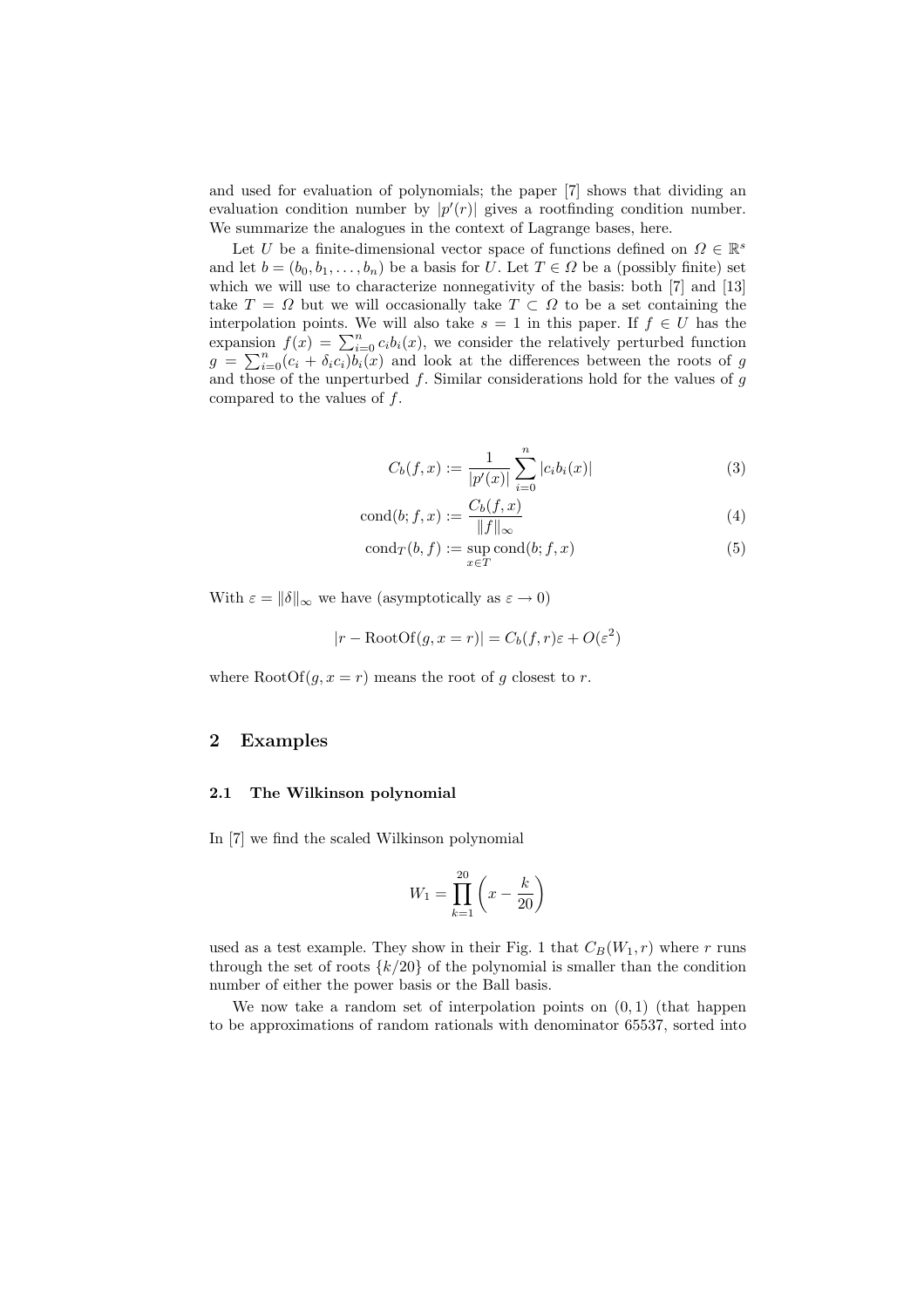increasing order)

```
0.066328943955323, 0.19096083128614, 0.25790011749088,
0.26241665013656, 0.31928528922593, 0.33574927140394,
0.34287501716588, 0.34743732548026, 0.45806185818698,
0.48554251796695, 0.49897004745411, 0.54495933594763,
0.57471352060668, 0.62024505241314, 0.74831011489693,
0.75400155637274, 0.77173199871828, 0.80081480690297,
0.81007675053786, 0.85061873445535, 0.97093245037155
                                                             (6)
```
and compute  $W_1$  for each of those floating-point values:

```
-0.00000000010728612488953, -2.7270553171585 \times 10^{-13}, -3.7461930569485 \times 10^{-14}-4.9745762165201 \times 10^{-14}, 2.0845164306348 \times 10^{-14}, 1.3201856930612 \times 10^{-14}6.5526224274051\times10^{-15}, 2.2658972444804\times10^{-15}, -2.2636597596148\times10^{-15}-3.2717855666580 \times 10^{-15}, -2.5904979790280 \times 10^{-16}, 1.2337371879460 \times 10^{-15}-4.3034948544772 \times 10^{-15}, 5.3662056027121 \times 10^{-15}, 3.2576970996232 \times 10^{-15}-8.5440787103611 \times 10^{-15}, -4.8509313053779 \times 10^{-14}, -4.9746456902230 \times 10^{-15}7.2724485639224\times 10^{-14}, -1.5098138137091\times 10^{-14}, -5.7142694218465\times 10^{-11}(7)
```
The generalized companion matrix of [5] was constructed and its eigenvalues found; the two extraneous infinite roots were discarded, and we were left with approximations to the roots  $r = \{k/20\}$ . The maximum error in any approximation was  $7.1 \times 10^{-12}$ . This contrasts with a maximum error in the Bernstein basis of approximately  $10^{-7}$ . Thus we see that this (random) Lagrange basis is about four orders of magnitude better than the (optimal) Bernstein basis. We graph the condition numbers  $C_B(W_1, r)$  and  $C_L(W_1, r)$  in Fig. 1.



Fig. 1. Root condition of the Wilkinson polynomial  $(x-1/20)(x-2/20)\cdots(x-20/20)$ expressed in the Bernstein basis (diamonds,  $C_B$ ) and a random Lagrange basis (crosses,  $C<sub>L</sub>$ ). We see that the maximum condition of the polynomial in the Lagrange basis is four orders of magnitude lower than the maximum condition in the Bernstein basis, but that the Lagrange basis is not systematically better.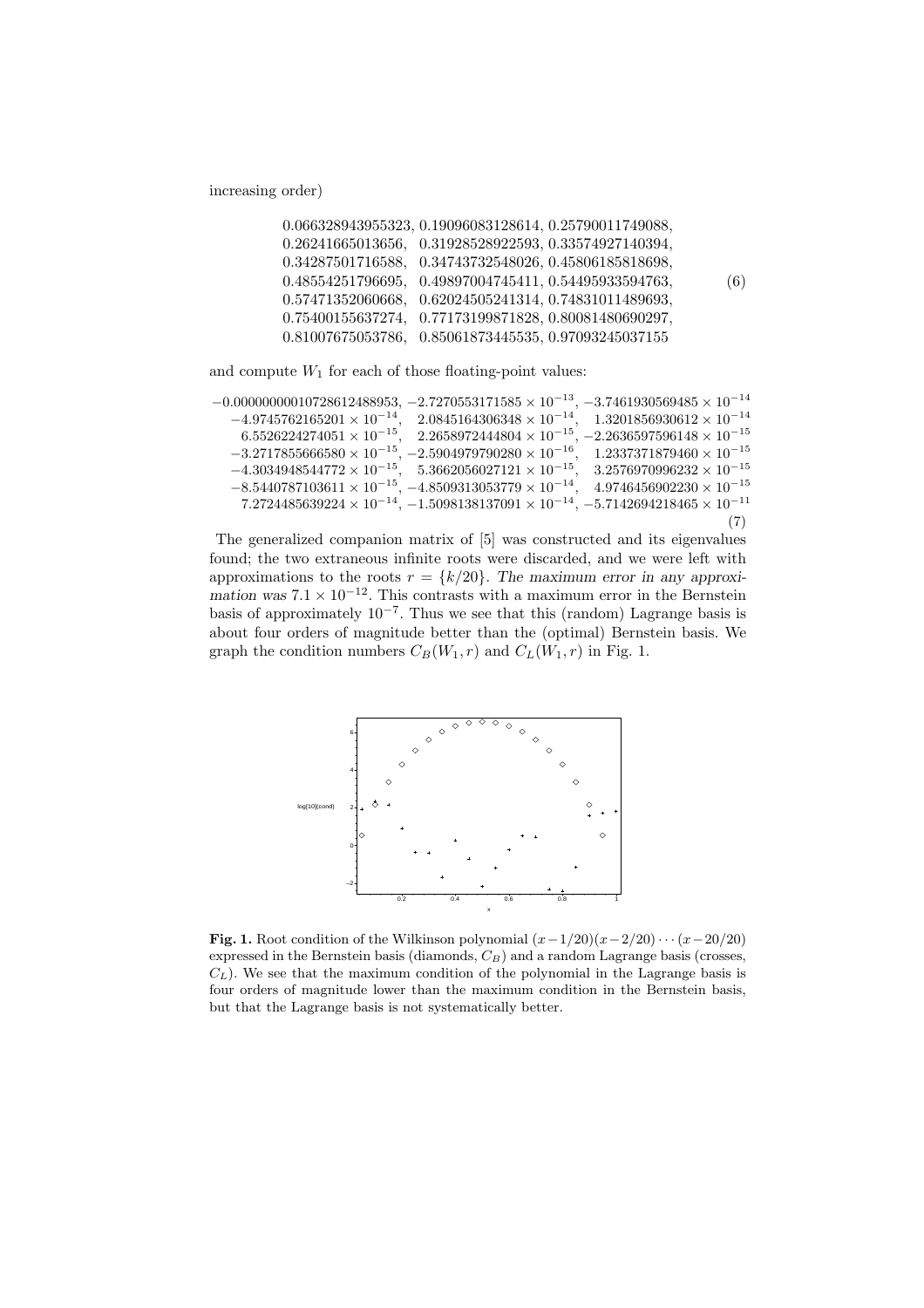#### 2.2 The second Wilkinson polynomial

Wilkinson also used another polynomial,

$$
W_2 = \prod_{k=0}^{19} (x - 2^{-k}),
$$

to investigate stability.<sup>2</sup> The paper [7] confirms in their Fig. 2 that the power basis is good, but the Bernstein basis is slightly better. They also remark that the Chebyshev basis is particularly bad, having root condition numbers as large  $as\ 10^{55}$ .

We can do 'better'. Taking the same random x-samples, and evaluating  $W_2$ there, and computing the generalized companion matrix and finding the roots gives us 6-place accuracy for only the three largest roots 1,  $1/2$  and  $1/4$ , and no accuracy at all for any smaller root (except that, perhaps accidentally, we get the root  $1/16$  to about  $6\%$  accuracy—but we do not find any approximation to the root 1/8 accurate to even one figure). In fact, the root condition numbers for this Lagrange basis are as large as  $10^{63}$ .

But when instead of uniformly random interpolation points on  $[0, 1]$  we choose a random point in each interval  $[2^{-k-1}, 2^{-k}]$  for  $k = 0 \dots 19$ , (a reasonable thing to do if we suspect the roots are near the origin) then the story is quite different. This time, we get all roots with relative accuracy at least as good as  $1.3 \times 10^{-10}$ , and the accuracy is as good for small roots as for large: the smallest root is accurate to eleven places. The root condition numbers  $C_B(f, r)$  and  $C_L(f, r)$  are plotted in Fig. 2.

#### 2.3 Interpolation of analytic  $f(z)$  around a circle

Consider the analytic function

$$
y = f(z) = ze^z + e^{-1}
$$

and evaluate it at  $N+1$  points equally spaced around the circle  $|z|=R$ . Then the eigenvalues of the companion matrix pencil with these  $(z, y)$  values will give the zeros of the polynomial interpolating  $f(z)$  at these points. One wonders whether or not zeros of  $f(z)$  may be computed in this way. Of course, for this example, the zeros of  $f(z)$  are just  $W_k(-e^{-1})$ , the values of the Lambert W function at  $-e^{-1}$  (see [6] for a description of this function). Two branches of the function take on the values  $W_0(-e^{-1}) = W_{-1}(-e^{-1}) = -1$  so this function has a double root. This may cause difficulty for the companion matrix method.

 $2$  He was surprised that his first polynomial (not intended to be difficult at all) turned out to have poor root conditioning; he was also surprised that this polynomial (intended to be difficult because the roots cluster at 0) turned out to have good root conditioning in the power basis. See his Chauvenet prize paper, "The Perfidious Polynomial".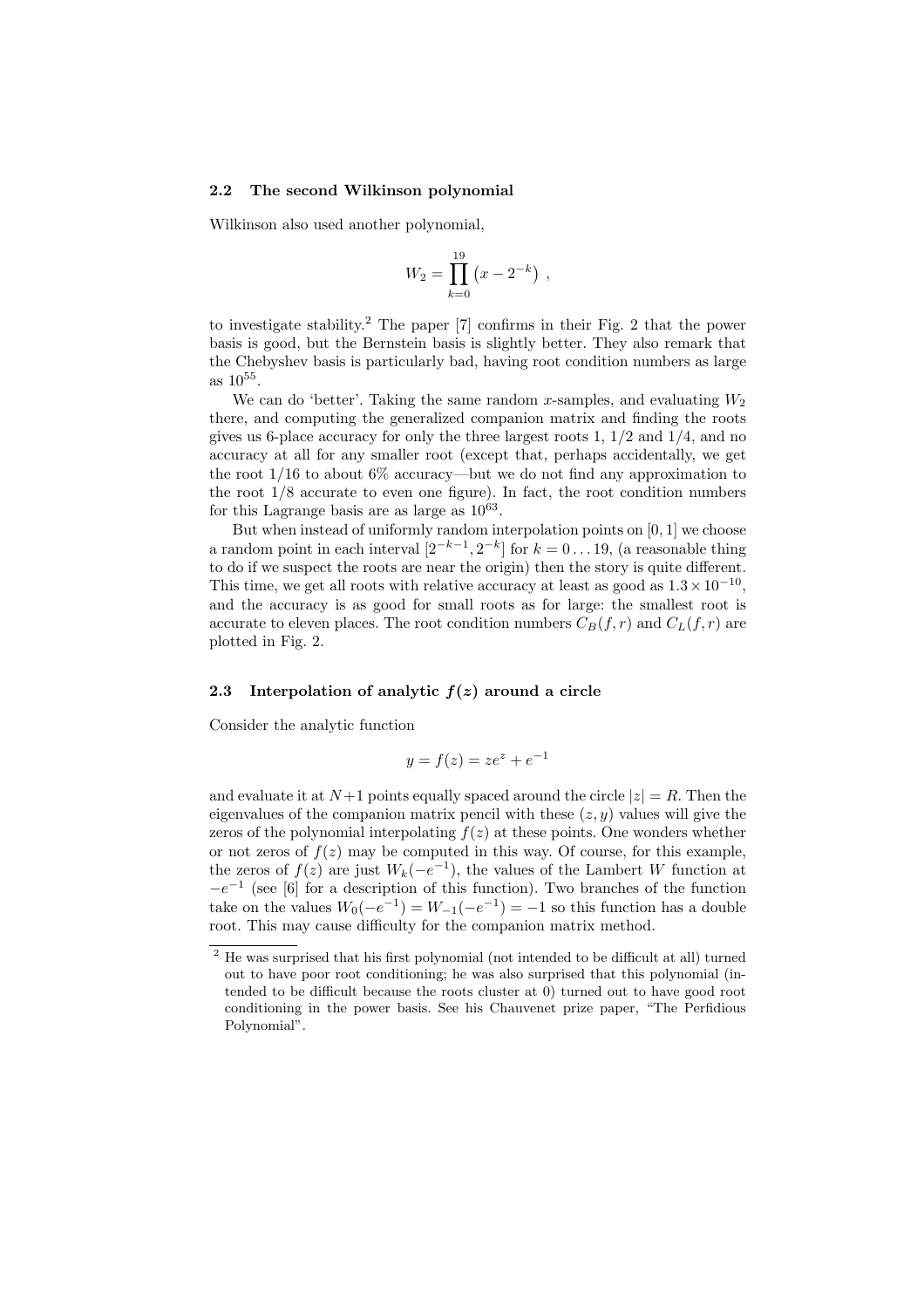

**Fig. 2.** Root condition of the second Wilkinson polynomial  $(x-1)(x-1/2)\cdots(x-2^{-19})$ expressed in the Bernstein basis (diamonds) and a nonuniform random Lagrange basis (crosses).

We see in Fig. 3 that using  $R = 10$ ,  $N = 80$  gives an interesting picture. All the roots inside  $R = 10$  of  $f(z) = 0$  are computed to visual accuracy. The roots outside the circle are not. There are many roots of the interpolating polynomial that are not approximations to roots of  $f(z)$ . Nonetheless this provides good evidence that the polynomial rootfinding is working. The double root is computed as two simple roots at  $-0.99997503474322 - 4.9463906 \times 10^{-5}i$  and  $-1.0000249642602 + 4.9465335 \times 10^{-5}i$ . Note that their average is accurately  $-1$ to eight places, improving the accuracy attained as is usual with double roots.



Fig. 3. Some computed roots of  $f(z) = z \exp(z) + \exp(-1)$  (crosses), compared with (circles)  $N = 80$  roots of a polynomial interpolating  $f(z)$  on  $|z| = R = 10$  at points equally spaced around the circle.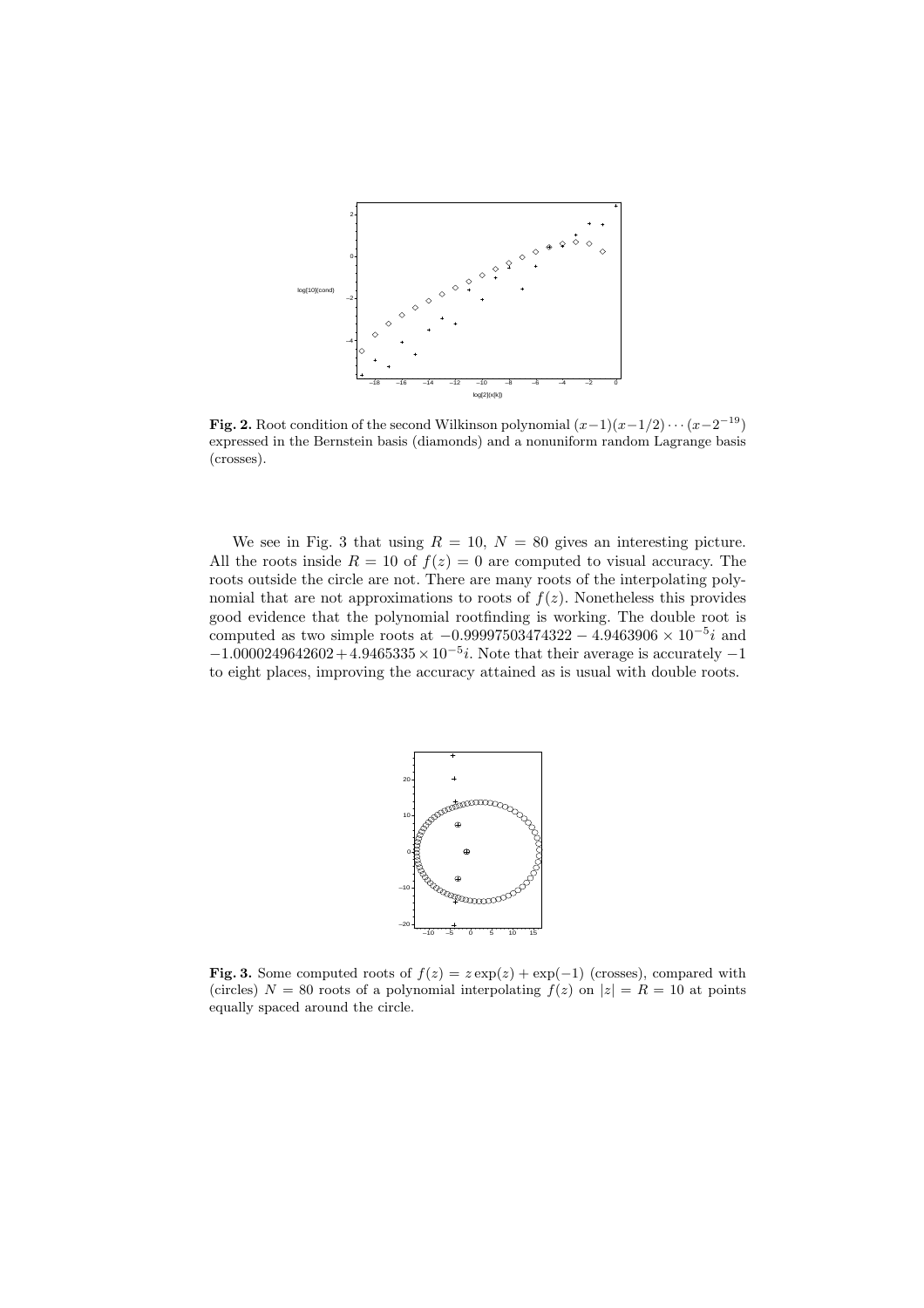#### 2.4 Visible Structures in Number Theory

In [4] we find an experimental exploration of the zeros of polynomials that have coefficients either 0 or 1, when expressed in the monomial basis. Similarly, they explore polynomials that have coefficients only taken from  $-1$ , 0, and 1. We may do the same thing here, in the Lagrange basis, and look at the resulting patterns to see if we can detect any numerical anomalies.

We choose to set the polynomials to be either  $+1$  or  $-1$  at roots of unity for our first example. Then for the degree N case there are  $N + 1$  points, but the polynomial roots are invariant if we multiply all polynomial values by −1 and hence there are only  $2^N$  such polynomials with different root sets. This gives a plot with  $N \cdot 2^N$  points. See the Figures.

Each figure displays certain symmetries that we would expect, and the symmetries lend confidence to our belief that the roots are accurate. We lose confidence in the roots as they get larger (and therefore farther from the interpolation points) because there seems to be no symmetry (especially in Fig. 5).

Checking one random polynomial from the  $2^{15}$  polynomials from Fig. 5 we find, however, that the computed roots (even the larger ones, about magnitude 1.65) are accurate to all but one or two units in the last place. The polynomial that is 1 at all points has only spurious computed roots, however; the pencil is singular and the computation of the eigenvalues is simply erroneous (and invisibly so—the putative roots are ordinary looking complex numbers of size about 20 or so).



Fig. 4. All roots of polynomials taking on values  $\pm 1$  at the 12th roots of unity.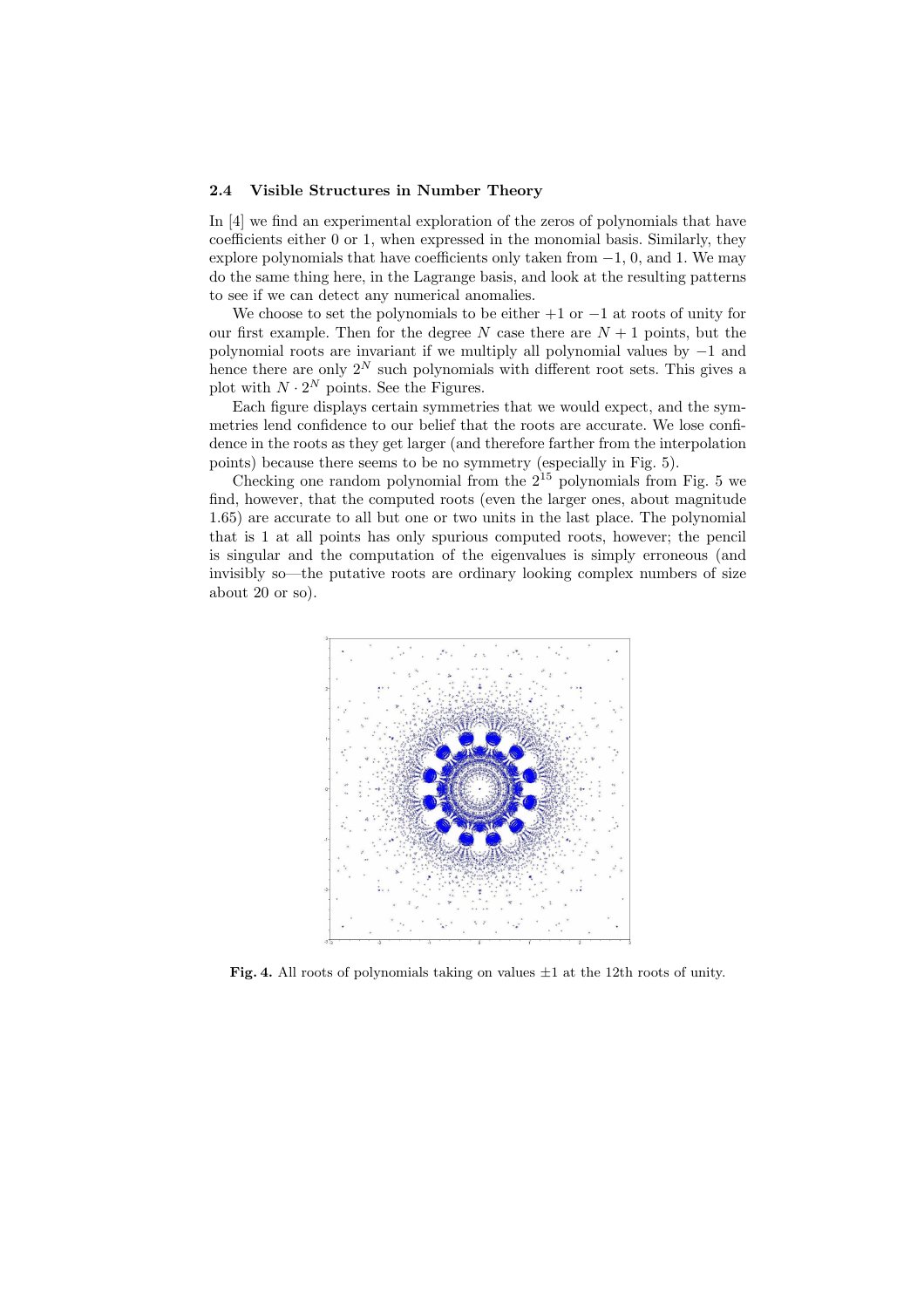

Fig. 5. All roots of polynomials taking on values  $\pm 1$  at 16 points equally-spaced on a parameterized ellipse. Computing these (over 400,000) zeros (actually, twice each) took about 5 hours on a notebook computer.



Fig. 6. All roots of polynomials taking on values either 0 or 1 at the 12th roots of unity.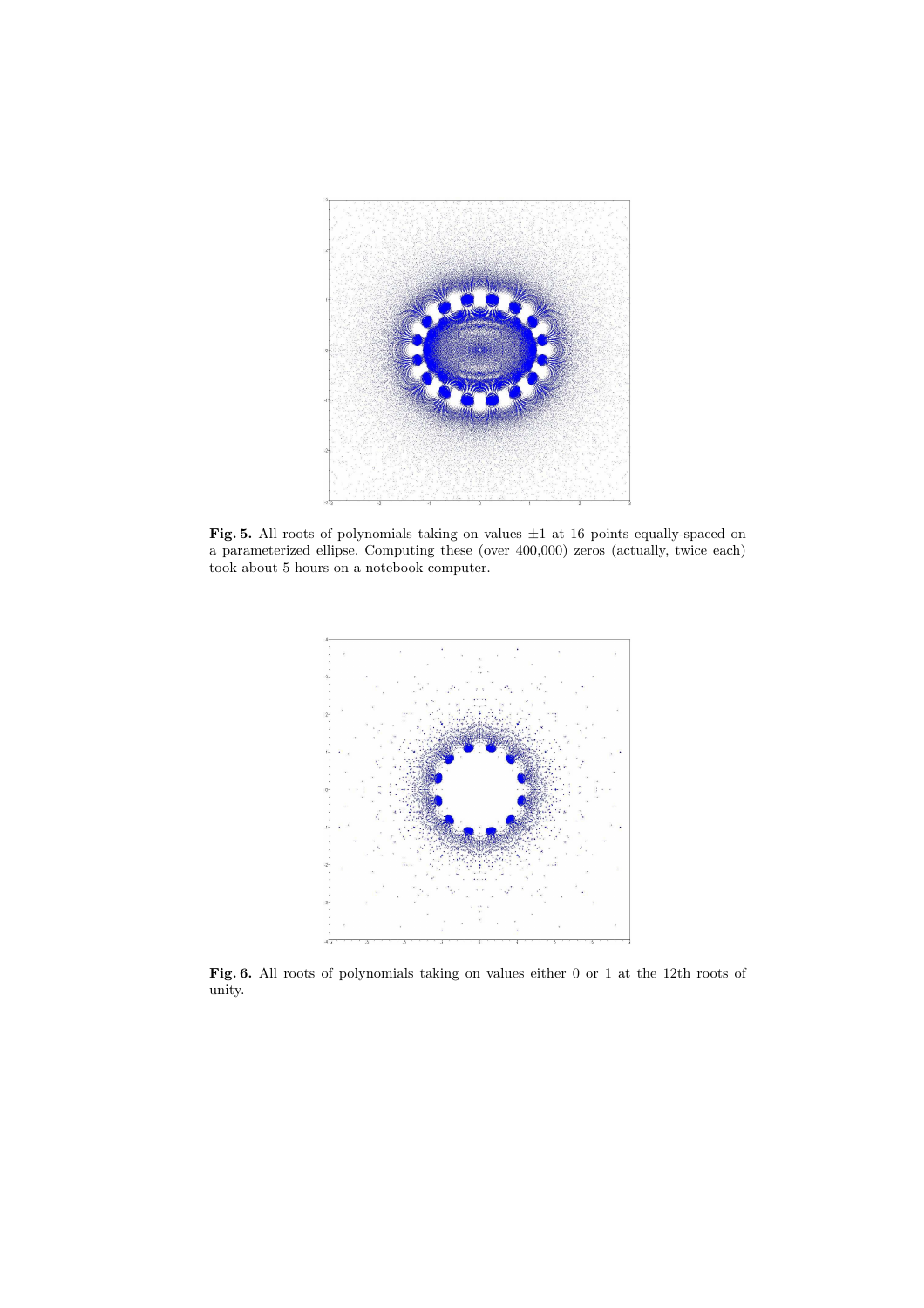## 3 Theoretical Analysis

These experiments, and others not presented here, help to convince us that sometimes this approach is very accurate (and, incidentally, that the approach is reasonably efficient, even with just using off-the-shelf software for computing the generalized eigenvalues). We present here some theorems that justify the (occasional) successes of this method.

For the moment we consider only polynomials defined on the interval [0, 1].

Lemma 1. Both the Bernstein and the power basis functions can be expressed as a nonnegative combination of any Lagrange basis with interpolation points taken on  $[0, 1]$ . By nonnegative combination we mean that each coefficient in the combination is nonnegative. Of course there must be some positive coefficients.

*Proof.* Elements  $x^k$  of the power basis may be written as

$$
x^k = \sum_{i=0}^n x_i^k L_i(x)
$$

and the coefficients  $x_i^k$  are obviously nonnegative. Similarly, elements  $b_k^n(x)$  of the Bernstein basis may be written as

$$
b_k^n(x) = \binom{n}{k} (1-x)^{n-k} x^k = \sum_{i=0}^n \binom{n}{k} (1-x_i)^{n-k} x_i^k L_i(x)
$$

and again the coefficients are obviously nonnegative since  $0 \le x_i \le 1$ .

**Lemma 2.** The Lagrange polynomials  $L_i(x)$  are nonnegative on the interpolation points.

Proof. This is obvious: they take on only the values 0 or 1 on the interpolation points. However, we would like nonnegativity in an open set around the interpolation points, which we do not have.

**Proposition 1.** Fix a set of interpolation points  $[x_0, x_1, \ldots, x_n]$ . If any basis B can be expressed as a nonnegative combination of the Lagrange basis on this set of points, then there exists a set T, depending on f and containing the interpolation points, in which  $C_L(f,T) \leq C_B(f,T)$ . If further the inequality is strict on an interpolation point, that is  $C_L(f,t) < C_B(f,t)$ , then the set T has a non-empty interior.

Proof. As in [7, 13], this begins as a simple consequence of the triangle inequality. Let A be the (nonnegative) matrix of change of basis from Lagrange to  $B = LA$ . Then since  $A$ ,  $B$  and  $L$  are nonnegative on the interpolation points we have for every  $x_k$ 

$$
\sum_{j=0}^{n} |c_j B_j(x)| = \sum_{j=0}^{n} |c_j| B_j(x) = \sum_{i=0}^{n} \left( \sum_{j=0}^{n} |c_j| a_{ij} \right) L_i(x) \ge \sum_{i=0}^{n} \left| \sum_{j=0}^{n} c_j a_{ij} \right| L_i(x).
$$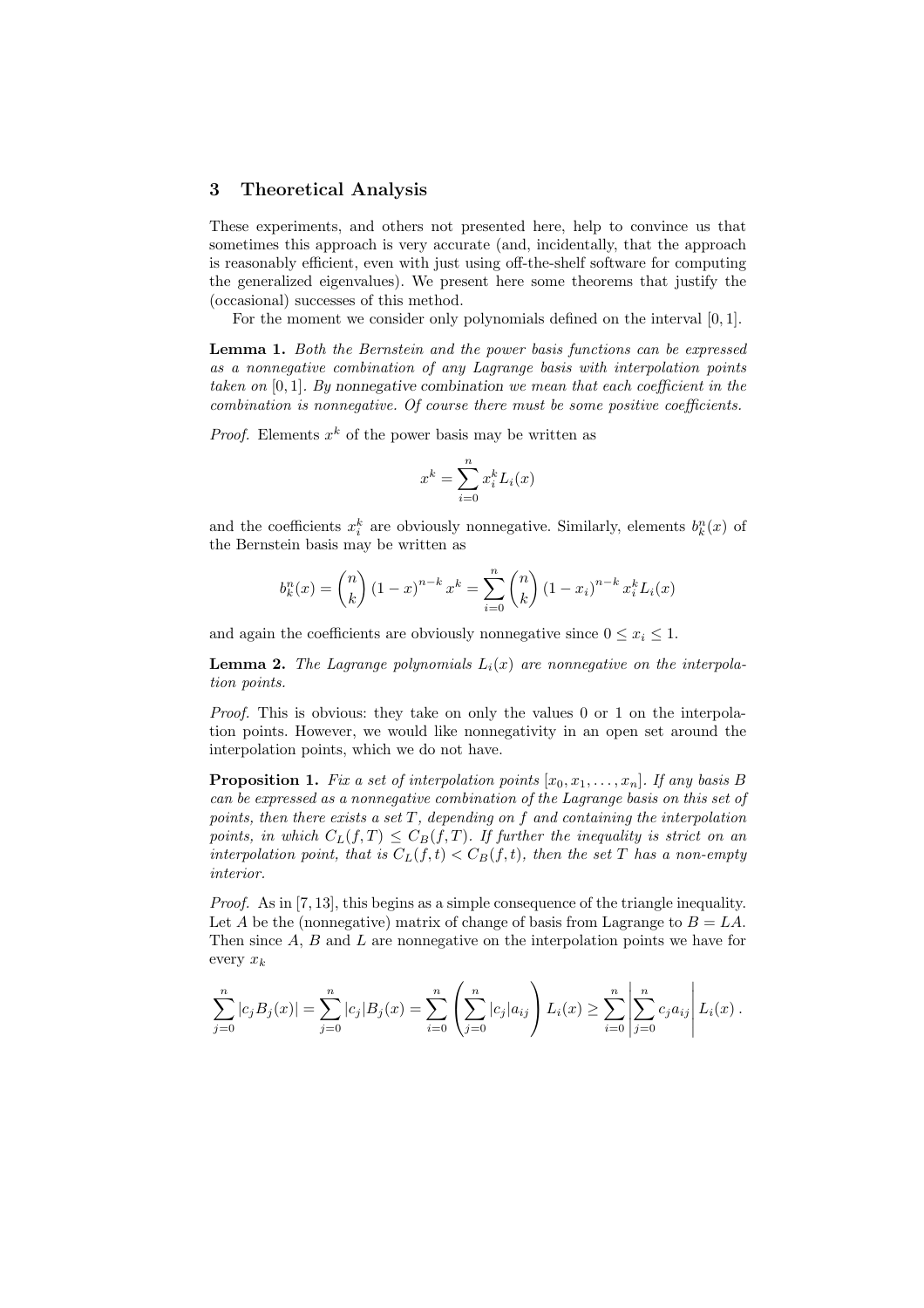Therefore T is not empty, containing at least all  $x_k$ .

If for some interpolation point, say  $x_k$ , the inequality is strict, then we observe that points near to  $x_k$  also belong to T, because all the terms in the inequality are continuous. This establishes that the set  $T$  has nonempty interior if the inequality is strict at any interpolation point.

**Remark**. The relative size of T compared to  $\Omega$  is of immediate practical interest. In Fig. 7 we plot the sign of the difference  $C_B(W_1, t) - C_L(W_1, t)$  for the random Lagrange basis used in the first example. The set  $T$  is exactly the set where this graph is nonnegative. Note that the set contains a large region around the interior interpolation points, but only a small region around each of the two points near the edge of the interval.



Fig. 7. The sign of the difference between the condition number in the Bernstein basis and in a Lagrange basis for the first Wilkinson polynomial. The set T where the Lagrange basis is better than the Bernstein basis is precisely the set of  $x$ -values where the sign is positive.

**Proposition 2.** If we choose n of our  $n+1$  interpolation points to be the roots, then  $C_L(f, r) = 0$ . That is, if we are lucky enough to interpolate at all the roots, the conditioning is perfect.

Proof. This is a simple computation. The coefficients of the expansion in the Lagrange basis are, except for one coefficient (say  $y_0$ ), all zero:  $y_k = 0$  for  $1 \le$  $k \leq n$ . Therefore the expression for the condition of any x becomes  $C_L(f, x) =$  $|y_0\ell_0(x - r_1)(x - r_2)\cdots(x - r_n)|$ , and this is obviously zero at each root  $r_k$ .

Remark. This implies that the convergence of the iteration that Fortune used [10] to find roots is superlinear.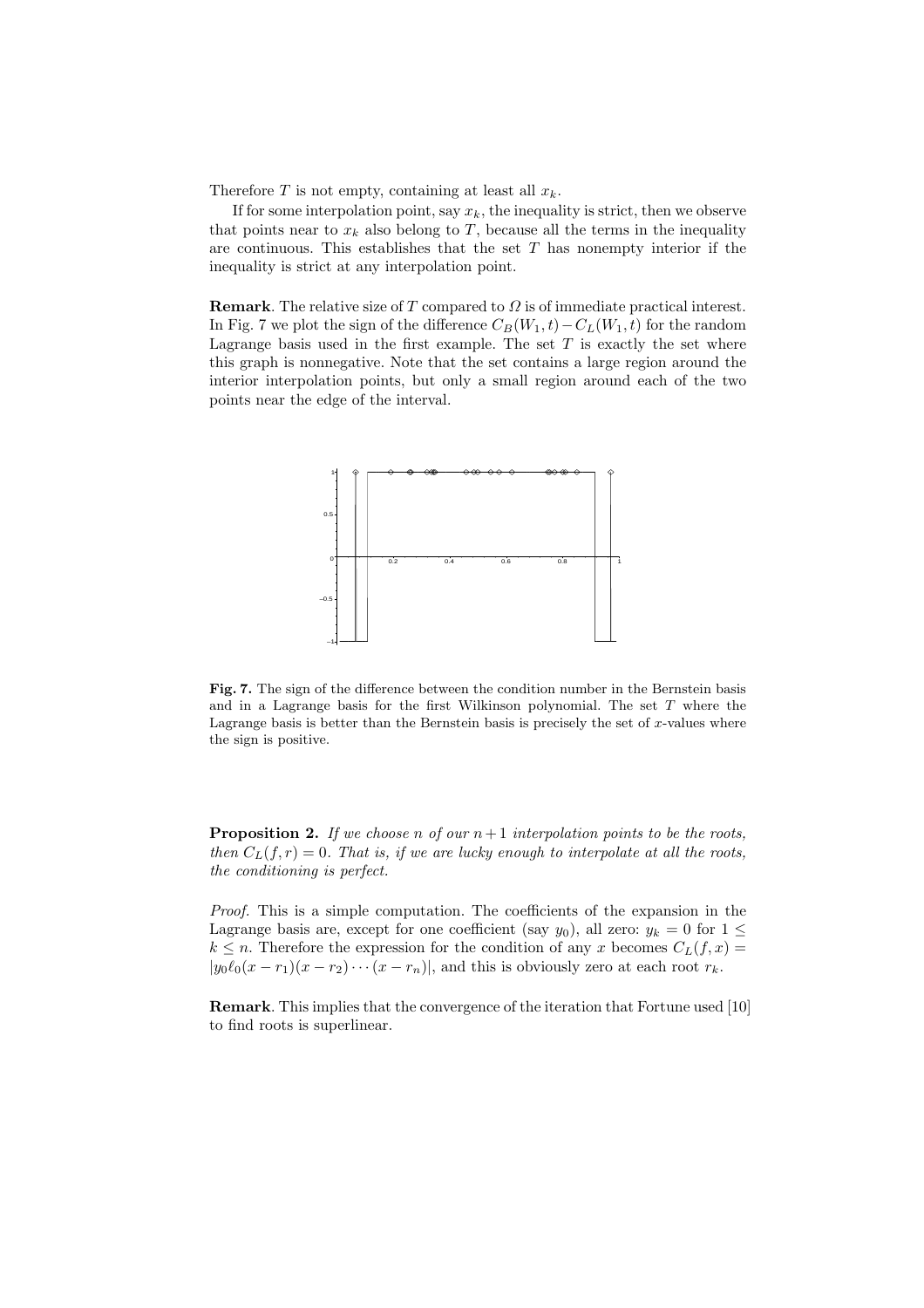## 4 Concluding Remarks

The Lagrange basis may sometimes become negative, and this may cause some numerical difficulty. The nonnegativity of the Bernstein basis is a genuine advantage. However, for rootfinding, the Lagrange basis may in practice be superior sometimes, if the interpolation points are 'close enough' to the roots. We have seen examples where this was so. We have also seen examples where if the interpolation points are far from the roots, then the roots are outside the set T on which the Lagrange basis is superior to the Bernstein basis. Sometimes the set T can be small; other times it can be surprisingly large.

The results of this paper offer some theoretical justification for using polynomials expressed directly by values for rootfinding, and suggest some strategies for selecting evaluation points (if that is possible).

The Lagrange basis is quite flexible. We may use it to find roots in a domain  $\Omega$  from samples that 'represent well' the domain. The accuracy of the rootfinding degrades in areas that are not well-sampled, however. The results of this paper extend to any domain, because the Lagrange basis is nonnegative at the interpolation points. It is clear that any nonnegative basis in  $\Omega$  may be written as a nonnegative combination of a Lagrange basis at interpolation points in  $\Omega$ , and therefore on a (possibly small) set  $T$  containing the interpolation points the Lagrange basis will be optimal. [This is the analogue of the theorem from [13] stating Bernstein bases are optimal over all bases nonnegative on  $\Omega$ , but here the proof is just that one sentence.]

One final observation is that we may oversample, and thereby cover the region of interest with enough points to be sure that we may accurately find all roots in the region. This is so because the condition of a root is improved dramatically even if only one interpolation point is nearby (all previous terms in the condition number formula become smaller, and the new one is small if  $y_{\text{new}}$  is small). In practice this will be limited by the extraneous roots at infinity becoming more and more multiple (sampling a degree 4 polynomial with 25 samples means that there are 20 extraneous eigenvalues at infinity, besides the two that are there naturally in this formulation).

We plan to look at the question of pejorative manifolds and multiple roots in a future paper. We also plan to investigate fast special-purpose methods to compute the eigenvalues of the companion matrix pencil.

## Acknowledgements

Discussions on this topic with Laureano Gonzalez-Vega, Daniel Lazard, Erich Kaltofen, Amirhossein Amiraslani and Azar Shakoori were very helpful. This work was carried out with the support of the Natural Sciences Research Council of Canada.